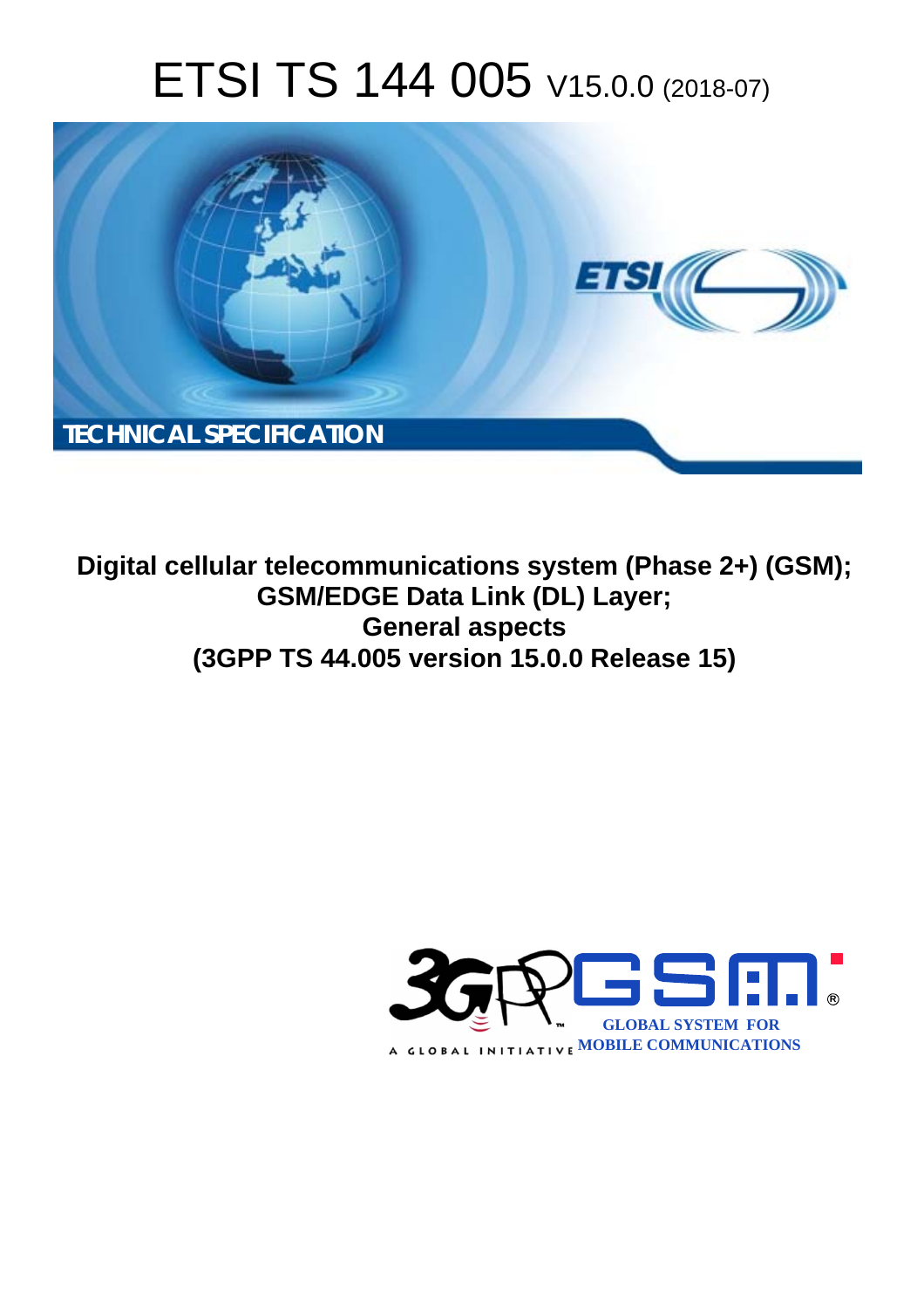Reference RTS/TSGR-0644005vf00

> Keywords GSM

#### *ETSI*

#### 650 Route des Lucioles F-06921 Sophia Antipolis Cedex - FRANCE

Tel.: +33 4 92 94 42 00 Fax: +33 4 93 65 47 16

Siret N° 348 623 562 00017 - NAF 742 C Association à but non lucratif enregistrée à la Sous-Préfecture de Grasse (06) N° 7803/88

#### *Important notice*

The present document can be downloaded from: <http://www.etsi.org/standards-search>

The present document may be made available in electronic versions and/or in print. The content of any electronic and/or print versions of the present document shall not be modified without the prior written authorization of ETSI. In case of any existing or perceived difference in contents between such versions and/or in print, the only prevailing document is the print of the Portable Document Format (PDF) version kept on a specific network drive within ETSI Secretariat.

Users of the present document should be aware that the document may be subject to revision or change of status. Information on the current status of this and other ETSI documents is available at <https://portal.etsi.org/TB/ETSIDeliverableStatus.aspx>

If you find errors in the present document, please send your comment to one of the following services: <https://portal.etsi.org/People/CommiteeSupportStaff.aspx>

#### *Copyright Notification*

No part may be reproduced or utilized in any form or by any means, electronic or mechanical, including photocopying and microfilm except as authorized by written permission of ETSI. The content of the PDF version shall not be modified without the written authorization of ETSI. The copyright and the foregoing restriction extend to reproduction in all media.

> © ETSI 2018. All rights reserved.

**DECT**TM, **PLUGTESTS**TM, **UMTS**TM and the ETSI logo are trademarks of ETSI registered for the benefit of its Members. **3GPP**TM and **LTE**TM are trademarks of ETSI registered for the benefit of its Members and of the 3GPP Organizational Partners. **oneM2M** logo is protected for the benefit of its Members.

**GSM**® and the GSM logo are trademarks registered and owned by the GSM Association.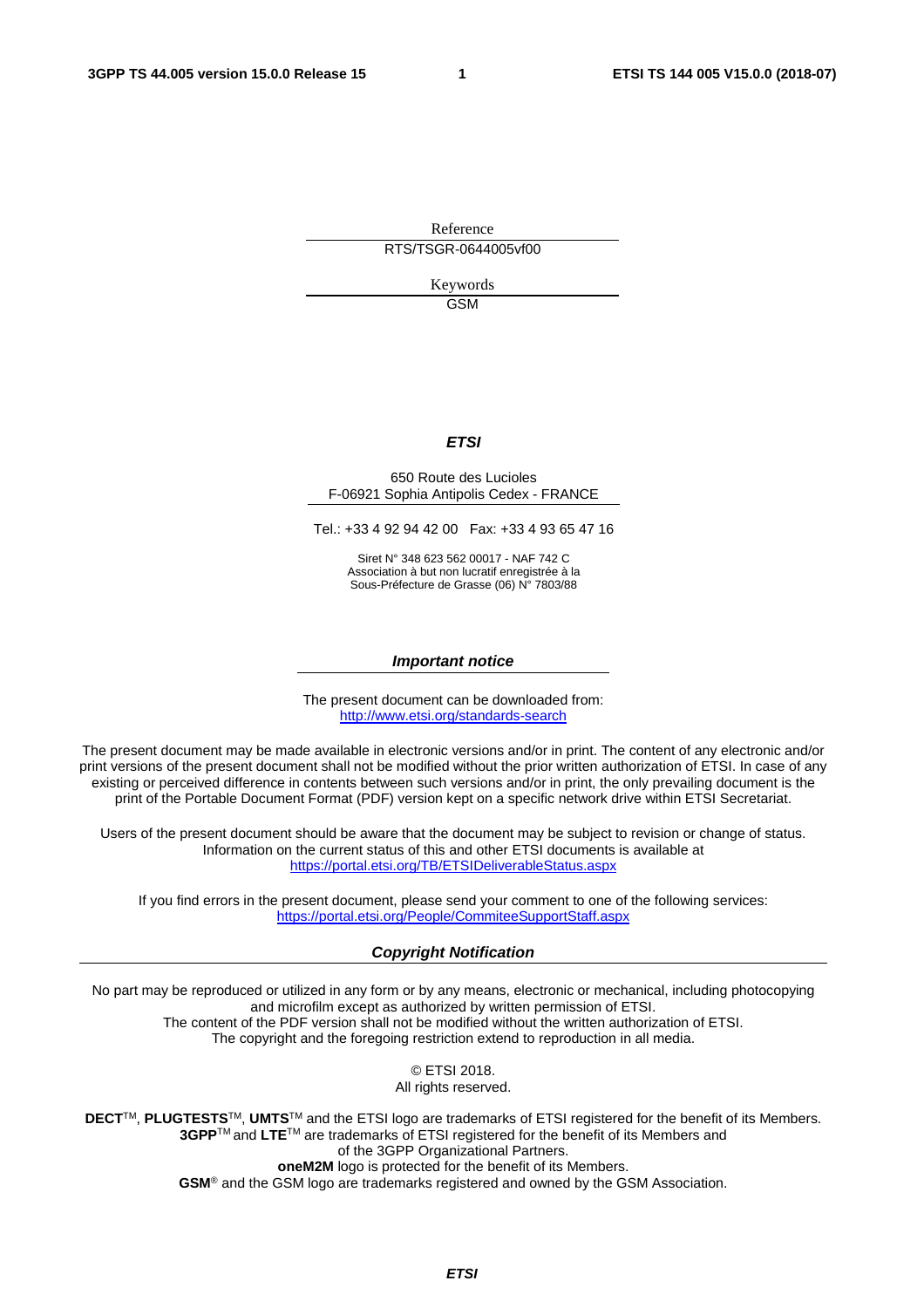# Intellectual Property Rights

#### Essential patents

IPRs essential or potentially essential to normative deliverables may have been declared to ETSI. The information pertaining to these essential IPRs, if any, is publicly available for **ETSI members and non-members**, and can be found in ETSI SR 000 314: *"Intellectual Property Rights (IPRs); Essential, or potentially Essential, IPRs notified to ETSI in respect of ETSI standards"*, which is available from the ETSI Secretariat. Latest updates are available on the ETSI Web server ([https://ipr.etsi.org/\)](https://ipr.etsi.org/).

Pursuant to the ETSI IPR Policy, no investigation, including IPR searches, has been carried out by ETSI. No guarantee can be given as to the existence of other IPRs not referenced in ETSI SR 000 314 (or the updates on the ETSI Web server) which are, or may be, or may become, essential to the present document.

#### **Trademarks**

The present document may include trademarks and/or tradenames which are asserted and/or registered by their owners. ETSI claims no ownership of these except for any which are indicated as being the property of ETSI, and conveys no right to use or reproduce any trademark and/or tradename. Mention of those trademarks in the present document does not constitute an endorsement by ETSI of products, services or organizations associated with those trademarks.

# Foreword

This Technical Specification (TS) has been produced by ETSI 3rd Generation Partnership Project (3GPP).

The present document may refer to technical specifications or reports using their 3GPP identities, UMTS identities or GSM identities. These should be interpreted as being references to the corresponding ETSI deliverables.

The cross reference between GSM, UMTS, 3GPP and ETSI identities can be found under [http://webapp.etsi.org/key/queryform.asp.](http://webapp.etsi.org/key/queryform.asp)

# Modal verbs terminology

In the present document "**shall**", "**shall not**", "**should**", "**should not**", "**may**", "**need not**", "**will**", "**will not**", "**can**" and "**cannot**" are to be interpreted as described in clause 3.2 of the [ETSI Drafting Rules](https://portal.etsi.org/Services/editHelp!/Howtostart/ETSIDraftingRules.aspx) (Verbal forms for the expression of provisions).

"**must**" and "**must not**" are **NOT** allowed in ETSI deliverables except when used in direct citation.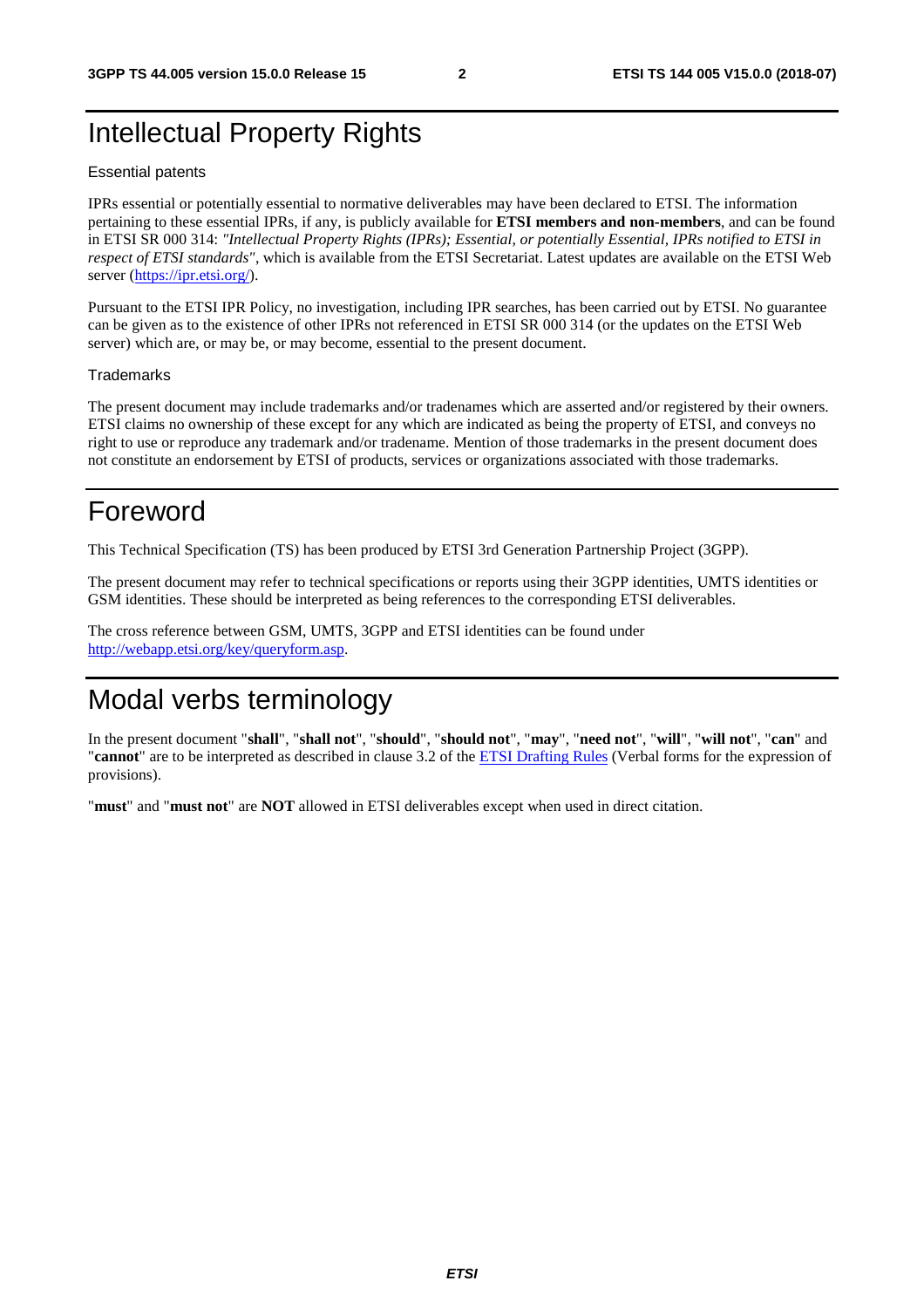$\mathbf{3}$ 

# Contents

| 1              |                        |  |  |  |  |  |  |  |
|----------------|------------------------|--|--|--|--|--|--|--|
| 2              |                        |  |  |  |  |  |  |  |
| 2a             |                        |  |  |  |  |  |  |  |
| 3              |                        |  |  |  |  |  |  |  |
| 3.1            |                        |  |  |  |  |  |  |  |
| 3.2            |                        |  |  |  |  |  |  |  |
| 3.3            |                        |  |  |  |  |  |  |  |
| 3.4            |                        |  |  |  |  |  |  |  |
| 3.4.1          |                        |  |  |  |  |  |  |  |
| 3.4.2          |                        |  |  |  |  |  |  |  |
|                |                        |  |  |  |  |  |  |  |
| 3.4.3          |                        |  |  |  |  |  |  |  |
| 3.5            |                        |  |  |  |  |  |  |  |
| $\overline{4}$ |                        |  |  |  |  |  |  |  |
| 4.1            |                        |  |  |  |  |  |  |  |
| 4.2            |                        |  |  |  |  |  |  |  |
| 4.2.1          |                        |  |  |  |  |  |  |  |
| 4.2.2          |                        |  |  |  |  |  |  |  |
| 4.2.3          |                        |  |  |  |  |  |  |  |
| 4.2.4          |                        |  |  |  |  |  |  |  |
| 4.2.5          |                        |  |  |  |  |  |  |  |
| 4.2.6          |                        |  |  |  |  |  |  |  |
|                |                        |  |  |  |  |  |  |  |
| 4.3            |                        |  |  |  |  |  |  |  |
| 4.4            |                        |  |  |  |  |  |  |  |
| 4.4.1          |                        |  |  |  |  |  |  |  |
| 4.4.2          |                        |  |  |  |  |  |  |  |
| 5              |                        |  |  |  |  |  |  |  |
| 5.1            |                        |  |  |  |  |  |  |  |
| 5.2            |                        |  |  |  |  |  |  |  |
| 5.3            |                        |  |  |  |  |  |  |  |
| 5.4            |                        |  |  |  |  |  |  |  |
| 5.5            |                        |  |  |  |  |  |  |  |
| 6              |                        |  |  |  |  |  |  |  |
|                |                        |  |  |  |  |  |  |  |
| 6.1            |                        |  |  |  |  |  |  |  |
| 6.2            |                        |  |  |  |  |  |  |  |
| 6.2.1          |                        |  |  |  |  |  |  |  |
| 6.2.2          |                        |  |  |  |  |  |  |  |
|                | Annex A (informative): |  |  |  |  |  |  |  |
|                |                        |  |  |  |  |  |  |  |
|                |                        |  |  |  |  |  |  |  |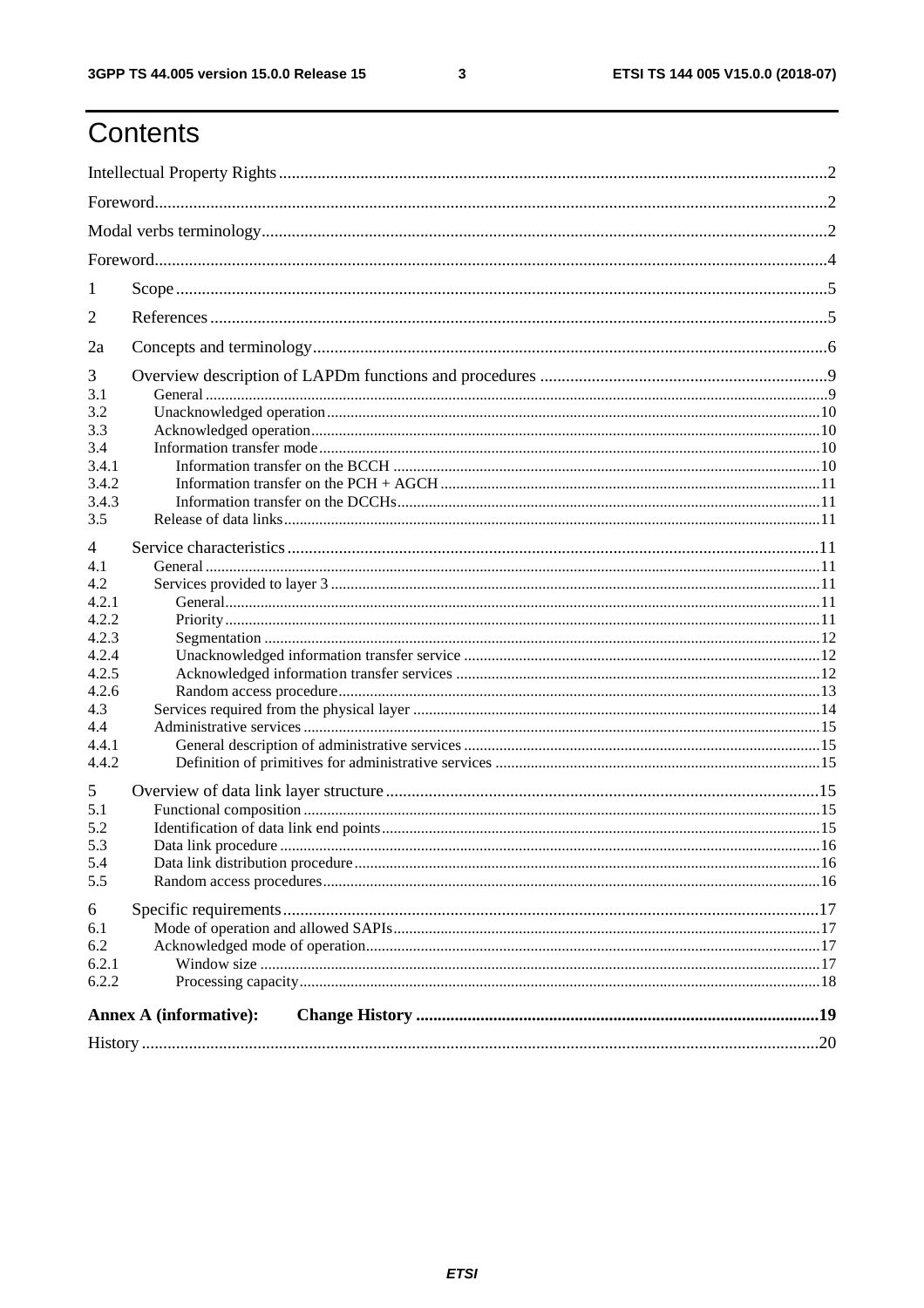# Foreword

This Technical Specification has been produced by the 3rd Generation Partnership Project (3GPP).

The contents of the present document are subject to continuing work within the TSG and may change following formal TSG approval. Should the TSG modify the contents of the present document, it will be re-released by the TSG with an identifying change of release date and an increase in version number as follows:

Version x.y.z

where:

- x the first digit:
	- 1 presented to TSG for information;
	- 2 presented to TSG for approval;
	- 3 or greater indicates TSG approved document under change control.
- y the second digit is incremented for all changes of substance, i.e. technical enhancements, corrections, updates, etc.
- z the third digit is incremented when editorial only changes have been incorporated in the document.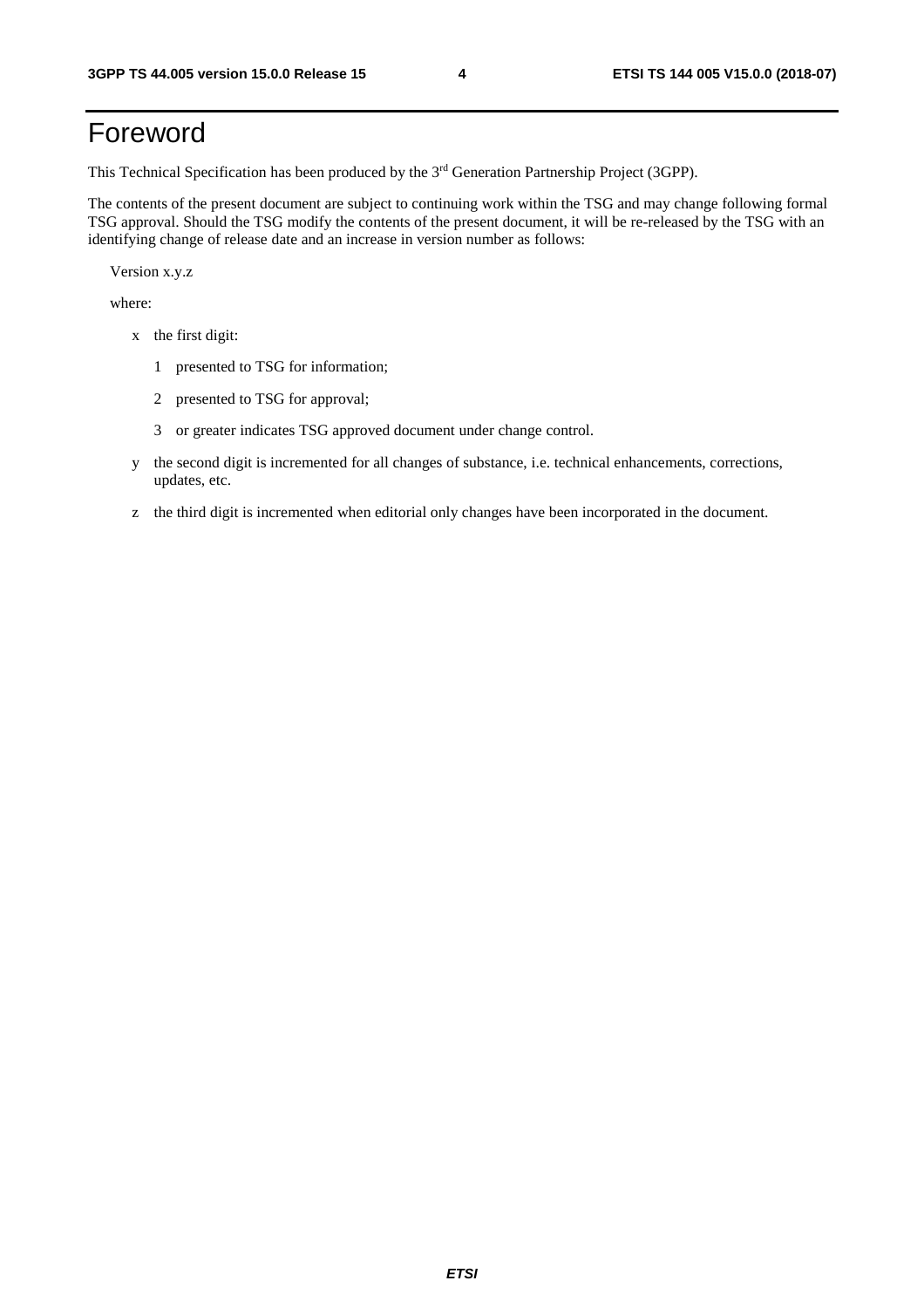# 1 Scope

The present document describes in general terms the Link Access Procedures on the Dm channel, LAPDm. The application of this protocol to other channel types is for further study. Details are provided in 3GPP TS 44.006.

The purpose of LAPDm is to convey information between layer 3 entities across the GSM PLMN radio interface (MS to network interface) using the Dm channel.

NOTE 1: The term Dm channel is used for convenience to designate the collection of all the various signalling channels required in the GSM system. See also 3GPP TS 44.003.

The definition of LAPDm is based on the principles and terminology of:

- ITU-T Recommendations X.200 and X.210: the reference model for Open Systems Interconnection (OSI);
- ITU-T Recommendations Q.920 and Q.921: the specification of LAPD for the user-network interface in ISDN;
- ITU-T Recommendation X.25 LAPB: user-network interface for packet mode terminals; and
- ISO/IEC 3309 and ISO 4335: High-level Data Link Control (HDLC) standards for frame structure and elements of procedures.

LAPDm is a protocol that operates at the data link layer of the OSI architecture. The relationship between the data link layer and other protocol layers is defined below.

- NOTE 2: The interface between the mobile station and external terminal equipment/terminal adapters is defined in the Technical Specifications of the GSM 07-series.
- NOTE 3: The physical layer on the radio interface is defined in 3GPP TS 44.004 and layer 3 is defined in 3GPP TS 24.007, 3GPP TS 44.018, 3GPP TS 24.010 and 3GPP TS 24.011. Reference should be made to these Technical Specifications for the complete definitions of the protocols and procedures across the GSM PLMN radio interface.
- NOTE 4: The term "data link layer" is used in the main text of the present document. However, mainly in figures and tables, the terms "layer 2" and "L2" are used abbreviations. Furthermore, in accordance with 3GPP TS 24.007 and 3GPP TS 44.018 the term "layer 3" is used to indicate the layer above the data link layer.

LAPDm is independent of the transmission bit rate. It requires physical channels with characteristics as defined in 3GPP TS 44.003.

Clause 2 below describes basic concepts used in the present document and 3GPP TS 44.006.

Clause 3 gives an overview description of LAPDm functions and procedures.

Clause 4 summarizes the services that the data link layer provides to layer 3 and the services that the data link layer requires from the physical layer.

Clause 5 provides an overview of the data link layer structure.

# 2 References

The following documents contain provisions which, through reference in this text, constitute provisions of the present document.

- References are either specific (identified by date of publication, edition number, version number, etc.) or non-specific.
- For a specific reference, subsequent revisions do not apply.
- For a non-specific reference, the latest version applies. In the case of a reference to a 3GPP document (including a GSM document), a non-specific reference implicitly refers to the latest version of that document *in the same Release as the present document*.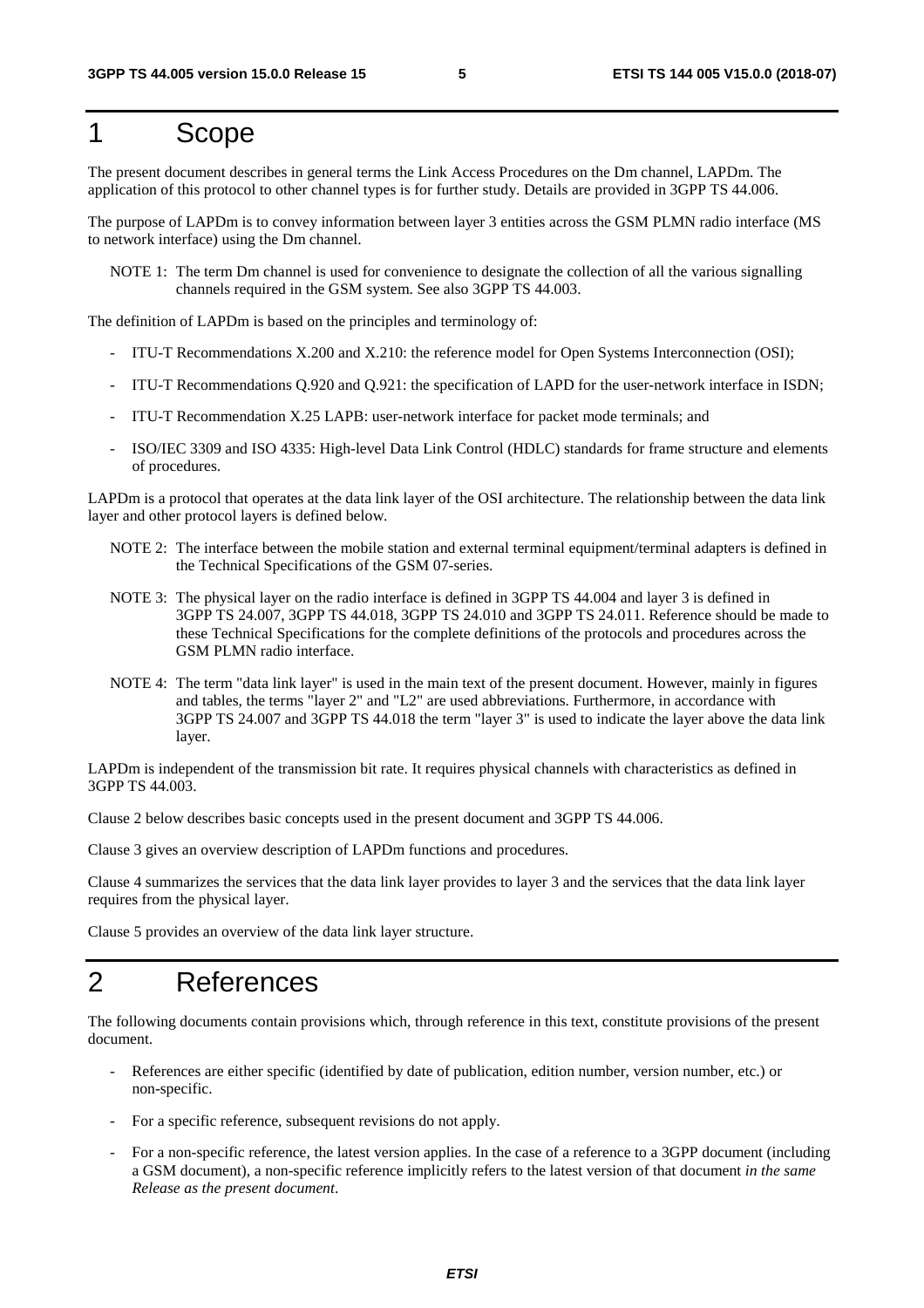[1] 3GPP TR 21.905: "Vocabulary for 3GPP Specifications". [2] 3GPP TS 44.001: "Mobile Station - Base Station System (MS - BSS) Interface General Aspects and Principles". [3] 3GPP TS 44.003: "Mobile Station - Base Station System (MS - BSS) Interface Channel Structures and Access Capabilities". [4] 3GPP TS 44.004: "Layer 1; General requirements". [5] 3GPP TS 44.006: "Mobile Station - Base Station System (MS - BSS) interface Data Link (DL) layer specification". [6] 3GPP TS 24.007: "Mobile radio interface signalling layer 3; General aspects". [7] 3GPP TS 44.018: "Mobile radio interface layer 3 specification; Radio Resource Control Protocol". [8] 3GPP TS 24.010: "Mobile radio interface layer 3; Supplementary services specification; General aspects". [9] 3GPP TS 24.011: "Point-to-Point (PP) Short Message Service (SMS) support on mobile radio interface". [10] (void). [11] (void). [12] (void). [13] (void). [14] (void). [15] ITU-T Recommendation X.25: "Interface between Data Terminal Equipment (DTE) and Data Circuit-terminating Equipment (DCE) for terminals operating in the packet mode and connected to public data networks by dedicated circuit". [16] ITU-T Recommendation X.200: "Information technology - Open Systems Interconnection - Basic Reference Model: The basic model". [17] ITU-T Recommendation X.210: "Information technology - Open systems interconnection - Basic Reference Model: Conventions for the definition of OSI services". [18] ITU-T Recommendation Q.920: "ISDN user-network interface data link layer - General aspects". [19] ITU-T Recommendation Q.921: "ISDN user-network interface - Data link layer specification". [20] ISO/IEC 3309: "Information technology - Telecommunications and information exchange between systems - High-level Data Link Control (HDLC) procedures - Frame structure". [21] ISO/IEC 4335: "Information technology - Telecommunications and information exchange between

# 2a Concepts and terminology

The general layering principles used in the present document and other specifications in the 44 series are given in 3GPP TS 44.001.

The data link layer is the next to lowest layer of the OSI reference model. The data link layer receives services from the physical layer and provides services to layer 3.

systems - High-level Data Link Control (HDLC) procedures - Elements of procedures".

The services provided by the data link layer are the combination of the services and functions provided by both the data link layer and the physical layer.

A data link layer Service Access Point (SAP) is the point at which the data link layer provides services to layer 3. The Service Access Point is identified by a Service Access Point Identifier (SAPI). One or more data link connection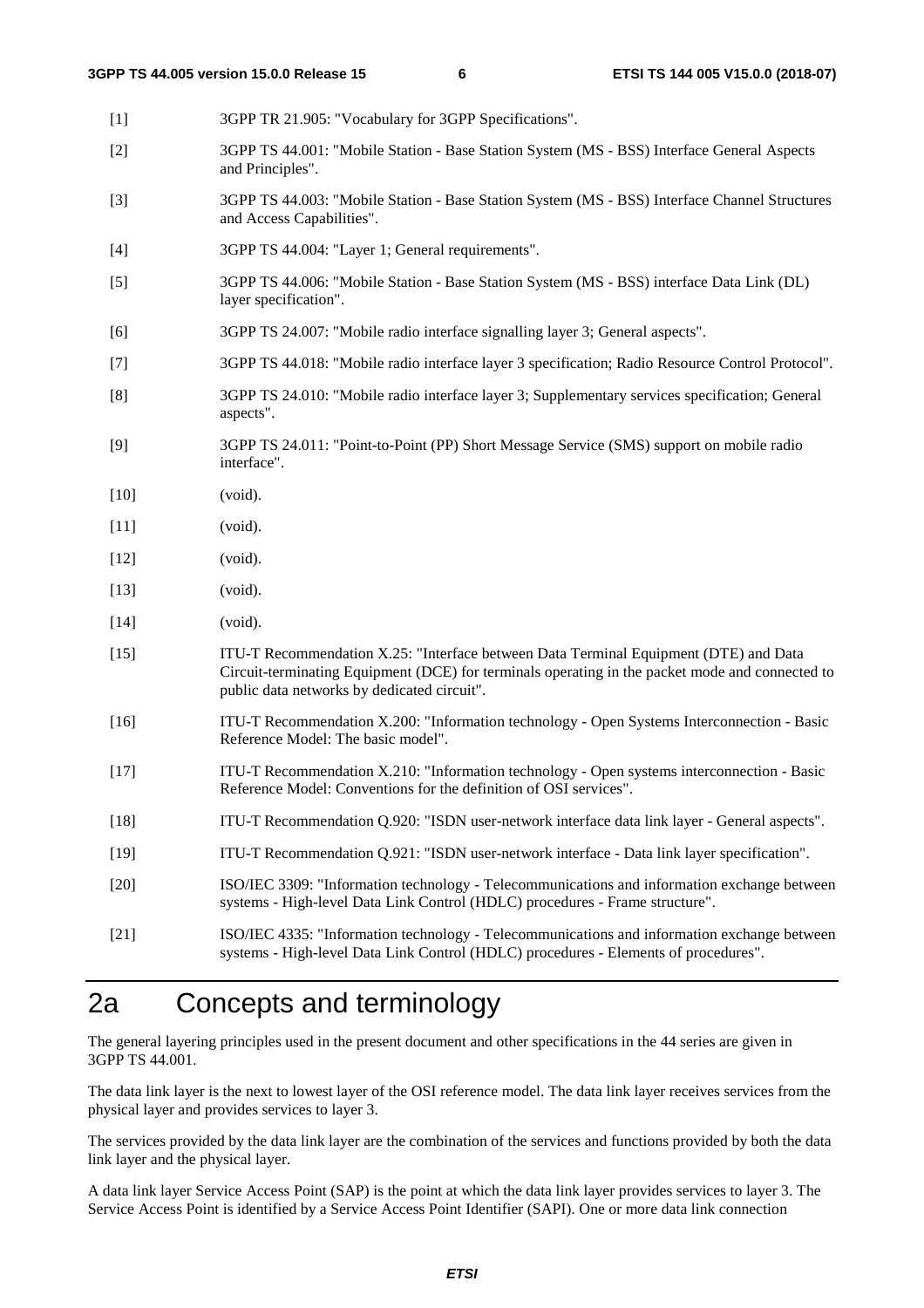endpoints can be associated with each data link layer SAP. See figure 1. A data link connection endpoint is identified by a data link connection endpoint identifier (as seen from layer 3) and by a Data Link Connection Identifier DLCI (as seen from the data link layer).

SAPIs and DLCIs used by LAPDm are defined in subclause 5.2.



**Figure 1: Entities, service access points and endpoints** 

Co-operation between data link layer entities is governed by a peer-to-peer protocol specific to the layer. For information exchange between two or more layer 3 entities, an association must be established between the layer 3 entities in the data link layer using a data link layer protocol. This association is called a data link connection. Data link connections are provided by the data link layer between two or more SAPs (see figure 2).



**Figure 2: Peer-to-peer relationship** 

Data link layer message units are conveyed between data link layer entities by means of physical connection.

Layer 3 requests services from the data link layer via service primitives. The same applies for the interaction between the data link layer and the physical layer. The primitives represent, in an abstract way, the logical exchange of information and control between the data link layer and its adjacent layers. They do not specify or constrain implementations.

The primitives that are exchanged between the data link layer and adjacent layers are of the following four types (see also figure 3).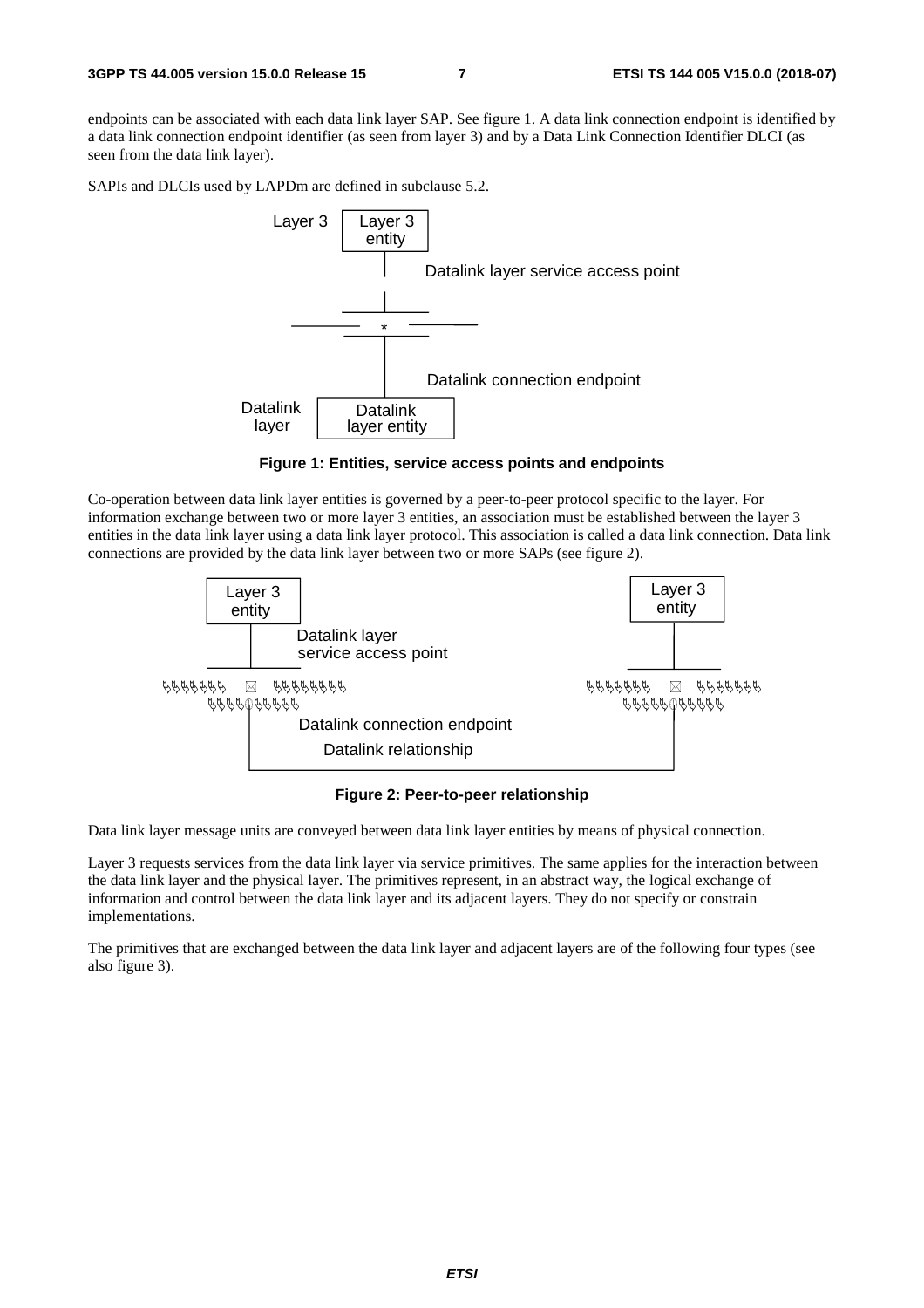

NOTE: The same principle applies for data link layer-physical layer interactions.

#### **Figure 3: Primitive action sequence**

The REQUEST primitive type is used when a higher layer is requesting a service from the next lower layer.

The INDICATION primitive type is used by a layer providing a service to notify the next higher layer of activities related to the primitive type REQUEST.

The RESPONSE primitive type is used by a layer to acknowledge receipt, from a lower layer, of the primitive type INDICATION.

The CONFIRM primitive type is used by the layer providing the requested service to confirm that the activity has been completed.

The precise specification of Layer-to-layer interactions is given in 3GPP TS 44.006.

Information between peer entities and between entities in adjacent layers attached to the same SAP is transferred in two different types of message units:

- message units of a peer-to-peer protocol; and
- message units that contain layer-to-layer information concerning status and specialized service requests.

The message units of the layer 3 peer-to-peer protocol are carried by the data link connection. The message units containing layer-to-layer information concerning status and specialized service requests are never conveyed over a data link connection or a physical connection.

The present document introduces (see also figure 4):

- a) the peer-to-peer protocol for the transfer of information and control between any pair of data link layer service access points;
- b) the interactions between the data link layer and layer 3, and between the data link layer and the physical layer.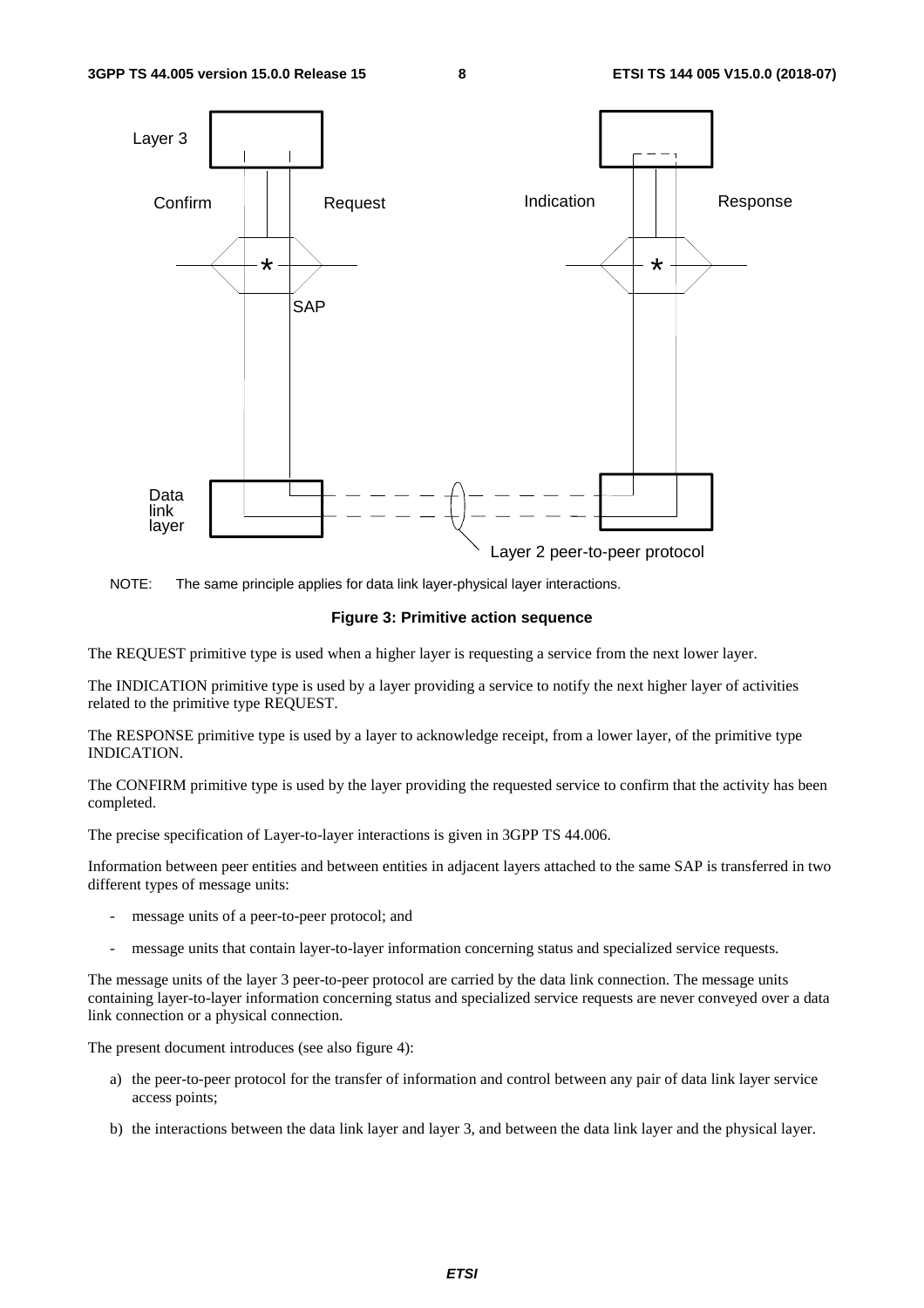

**Figure 4: Data link layer reference model** 

# 3 Overview description of LAPDm functions and procedures

### 3.1 General

The purpose of LAPDm is to convey information between layer 3 entities across the GSM PLMN radio interface using the Dm channel. Specifically LAPDm will support:

- multiple layer 3 entities;
- multiple physical layer entities;
- broadcast control channel (BCCH) signalling;
- paging channel (PCH) signalling;
- access grant channel (AGCH) signalling;
- dedicated control channel (DCCH) signalling.
- NOTE 1: The term "DCCH" designates a number of control channels (SDCCH, FACCH and SACCH) as defined in 3GPP TS 44.003.
- NOTE 2: The random access channel (RACH) does not utilise LAPDm. However, for the purpose of specification, the data link layer acts as a protocol interface between layer 3 and the physical layer also for random access.

The frame structure of data link layer messages is defined in 3GPP TS 44.006.

The Dm channel between a network and a specific MS may be distorted on several control channels, e.g. PCH, SDCCH and FACCH during a connection (See also 3GPP TS 44.003). Selection and activation of these channels is performed by layer 3.

LAPDm includes functions for: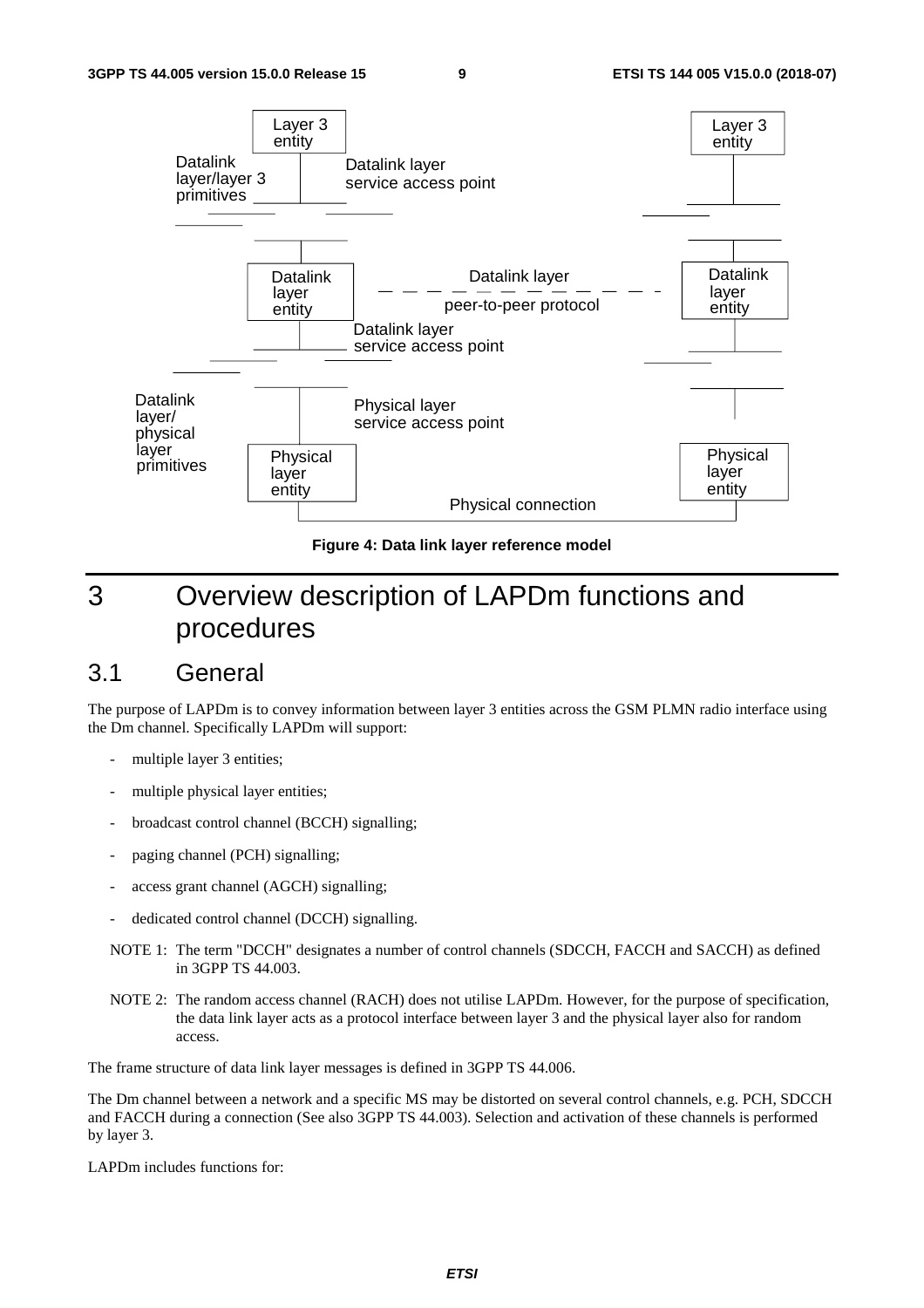- a) the provision of one or more data link connections on a Dm channel. Discrimination between the data link connections is by means of a Data Link Connection Identifier (DLCI);
- b) allowing recognition of frame types;
- c) allowing layer 3 message units to be passed transparently between layer 3 entities;
- d) sequence control, to maintain the sequential order of frames across a data link connections;
- e) detection of format and operational errors on a data link;
- f) notification to the layer 3 entity of unrecoverable errors;

NOTE 3: It is in the responsibility of layer 3 entity to recover from these errors.

- g) flow control; and
- h) contention resolution when establishing a data link after an access request has been made on the RACH.

Two types of operation of the data link layer are defined for layer 3 information transfer: unacknowledged operation and acknowledged (multiple frame) operation. They may co-exist on a Dm channel.

The BCCH and the (PCH + AGCH) will only support unacknowledged operation. The SDCCH, SACCH and FACCH will support both types of operation.

### 3.2 Unacknowledged operation

In unacknowledged operation, layer 3 information is transmitted in Unnumbered Information (UI) frames.

At the data link layer, the UI frames are not acknowledged. Flow control mechanisms and error recovery mechanisms are not defined.

Applicability of unacknowledged operation to different types of control channels is specified in subclause 6.1.

### 3.3 Acknowledged operation

In acknowledged operation, layer 3 information is transmitted in frames that are acknowledged by the receiving data link layer.

Error recovery procedures based on retransmission of unacknowledged frames are specified. In case of errors which cannot be corrected by the data link layer, a report is issued to the layer 3 entity. Flow control procedures are also defined.

Applicability of acknowledged operation to different types of control channels is specified in subclause 6.1.

Only one form of acknowledged information transfer is defined, i.e. multiple frame operation.

For multiple frame operation, layer 3 information is sent in numbered Information (I) frames. In principle, a number of I frames may be outstanding at the same time. However, for many applications (e.g. signalling) a window size of 1 is required. Multiple frame operation is initiated by a multiple frame establishment procedure using a Set Asynchronous Balanced Mode (SABM) command.

If an access request has been made on the RACH, the establishment procedure also contains functions for resolving any ambiguity that may arise as a result of this access method.

### 3.4 Information transfer mode

### 3.4.1 Information transfer on the BCCH

The BCCH exists only in the network to MS direction and is used for broadcasting radio sub-system information to MSs. Only UI frames are sent on the BCCH.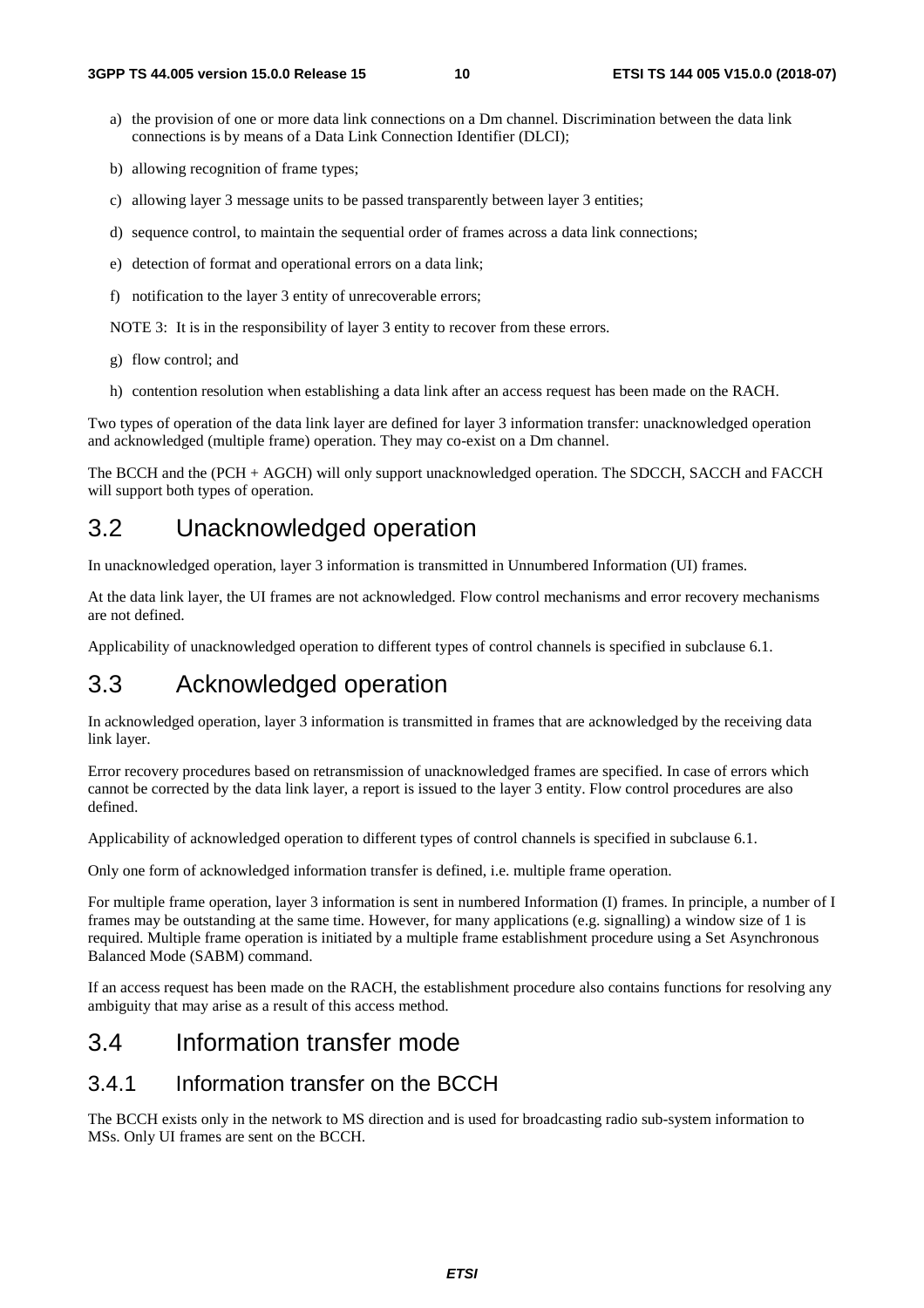### 3.4.2 Information transfer on the PCH + AGCH

These channels exist only in the network to MS direction. On the PCH + AGCH only unacknowledged operation is possible.

### 3.4.3 Information transfer on the DCCHs

On the DCCHs both unacknowledged operation and multiple frame operation are possible (see subclause 6.1). The type of operation required at any time is determined by layer 3.

### 3.5 Release of data links

Multiple frame operation may be released in the following ways:

- normal release by exchange of commands/responses. This type of release is initiated by layer 3;
- local end release, i.e. without exchange of commands/responses, initiated and controlled by layer 3;
- abnormal local end release, i.e. without exchange of commands/responses, commanded by layer 3.

The release mode is indicated by layer 3.

No release mechanism using exchange of commands/responses is defined for unacknowledged operation.

# 4 Service characteristics

### 4.1 General

The data link layer provides services to layer 3 and utilizes the services provided by the physical layer.

In the present document and 3GPP TS 44.006 the following general syntax is used for describing primitives.

XX - Generic Name - Type (Parameters).

where XX designates the layer providing the services. In the present document XX is DL and MDL for the data link layer and PH for the physical layer.

# 4.2 Services provided to layer 3

### 4.2.1 General

The specification of the interactions with layer 3 (primitives) provides a description of the services that the data link layer, plus the physical layer, offer to layer 3, as viewed from layer 3.

Two forms of information transfer services are associated with layer 3. The first is based on unacknowledged information transfer at the data link layer and the second service is based on acknowledged information transfer at the data link layer using multiple frame operation. Different information transfer services may co-exist on the same data link subject to restrictions imposed by the type of channel being used (see subclause 3.4).

In addition, the data link layer will pass primitives between the physical layer and layer 3 for random access operation on the RACH.

### 4.2.2 Priority

The priority between data links shall be as follows:

On SDCCH:

Highest priority:  $SAPI = 0$ ;

Lowest priority :  $SAPI = 3$ .

On SACCH: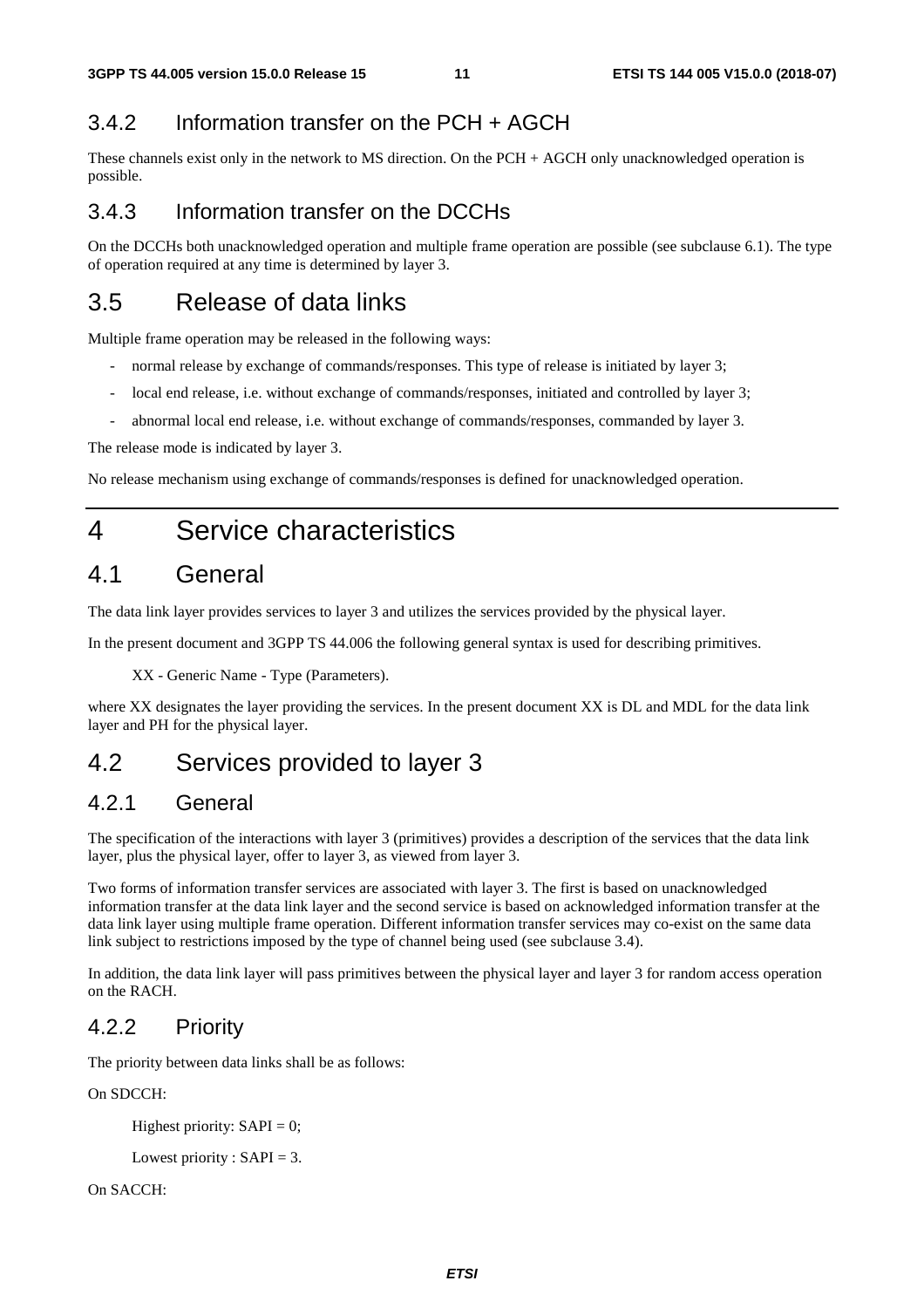The priority arrangement on the SACCH must ensure that if a SAPI = 3 frame is awaiting transmission, two SAPI = 0 frames are not sent in consecutive SACCH frames. An exception is when Repeated SACCH is supported, where a SACCH block containing a  $SAPI = 0$  frame may be repeated in the next SACCH period (see 3GPP TS 44.006). In addition, for the mobile to network direction it must also be ensured that any SAPI = 3 frame is followed by at least one  $SAPI = 0$  frame.

### 4.2.3 Segmentation

For the acknowledged mode of information transfer the data link layer offers segmentation at the transmitter of layer 3 message units if the message unit is longer than the information field of the data layer frames. At the receiver the segmented layer 3 message units are concatenated such that the integrity of the layer 3 message unit is restored.

For unacknowledged operation the data link layer does not offer segmentation services.

### 4.2.4 Unacknowledged information transfer service

NOTE: In this case the information transfer is not acknowledged at the data link layer. Acknowledgement procedures may be provided at higher layers.

The characteristics of the unacknowledged information transfer service are summarized in the following:

- a) provision of a data link connection between layer 3 entities for unacknowledged information transfer of layer 3 message units;
- b) identification of data link connection endpoints to permit a layer 3 entity to identify another layer 3 entity;
- c) sending of frames in accordance with priority given to the message;
- d) no verification of message arrival within the data link layer.

The primitives associated with the unacknowledged information transfer service are:

#### DL-UNIT DATA-REQUEST/INDICATION

The DL-UNIT DATA-REQUEST primitive is used to request that a message unit be sent using the procedures for unacknowledged information transfer service; DL-UNIT DATA-INDICATION indicates the arrival of a message unit received by means of unacknowledged information transfer. Parameters associated with these primitives are the message unit, priority and the type of channel being used (BCCH, PCH + AGCH or specific type of DCCH).

### 4.2.5 Acknowledged information transfer services

One mode of acknowledged operation is defined, i.e. multiple frame operation.

The characteristics of this service are summarized in the following:

- a) provision of a data link connection between layer 3 entities for acknowledged information transfer of layer 3 message units;
- b) identification of data link connection endpoints to permit a layer 3 entity to identify another layer 3 entity;
- c) sequence integrity of data link layer message units in the absence of machine malfunctions;
- d) notification to the peer entity in the case of errors, for example, loss of sequence;
- e) notification to the layer 3 entity of unrecoverable errors detected by the data link layer;
- f) flow control;
- g) sending of frames in accordance with the indicated SAPI value (see also subclause 4.2.2);
- h) segmentation and concatenation control functions;
- i) suspension of the service during change of dedicated channels and resumption of service on the new channel without message loss  $(SAPI = 0$  only); duplication of messages which may occur are treated on layer 3  $(SAPI = 0$  only).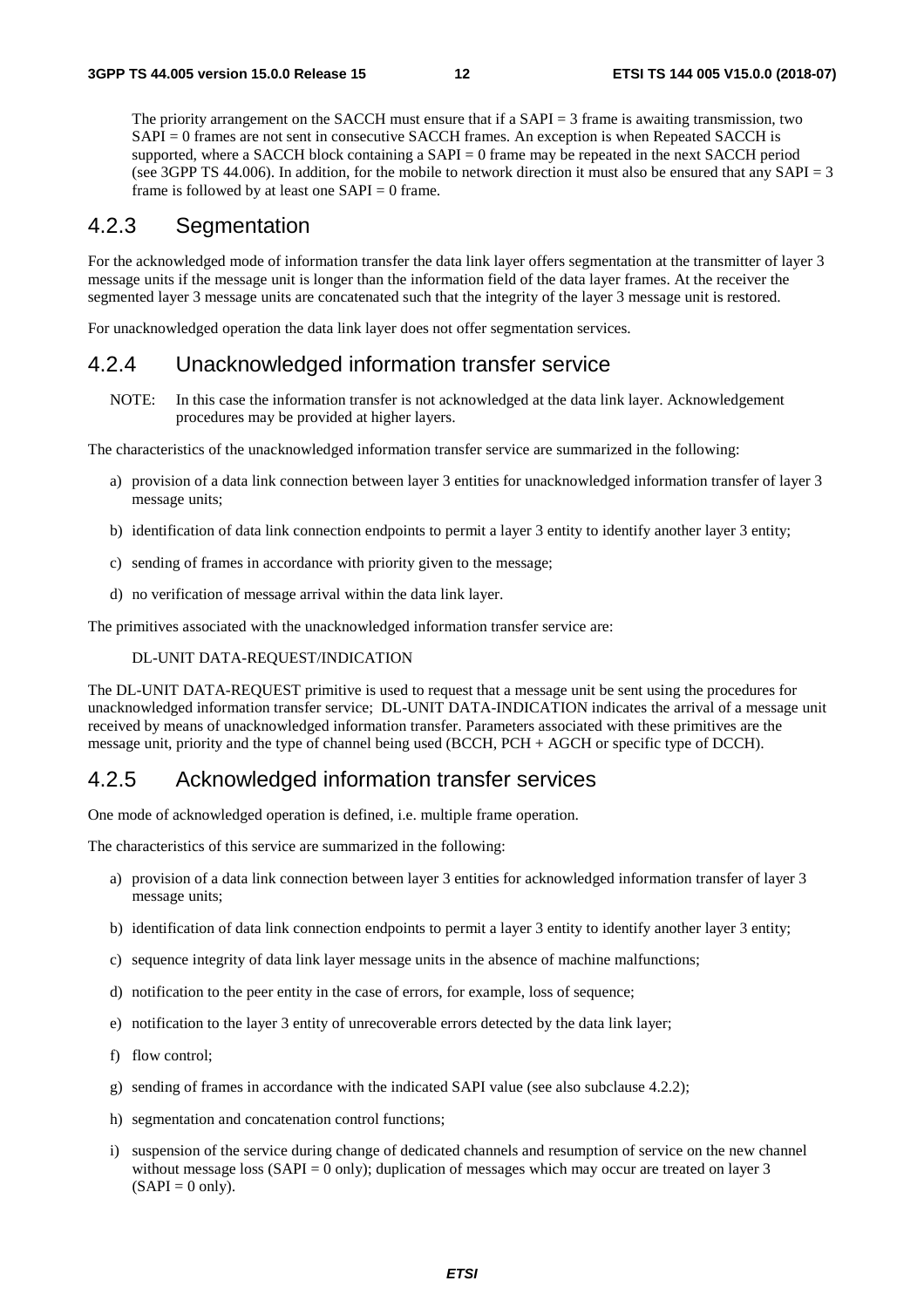#### **3GPP TS 44.005 version 15.0.0 Release 15 13 ETSI TS 144 005 V15.0.0 (2018-07)**

j) prioritization of messages by a layer 3 entity with preemption of low priority messages by high priority messages  $(SAPI = 0$  only).

The following list gives an overview of the primitives associated with the multiple frame acknowledged information transfer services (for detailed specification, see 3GPP TS 44.006):

a) Data transfer using I frames:

DL-DATA-REQUEST/INDICATION

 The DL-DATA-REQUEST primitive is used to request that a message unit be sent using the procedures for multiframe acknowledged information transfer. The DL-DATA- INDICATION primitive indicates the arrival of a message unit received by means of acknowledged information transfer. The parameters associated with these primitives are the message unit, the type of channel being used and, for a DL-DATA-REQUEST primitive, the message priority.

b) Establishment of multiple frame operation using the SABM command:

#### DL-ESTABLISH-REQUEST/INDICATION/CONFIRM

 These primitives are used to request, indicate and confirm the establishment of multiple frame operation between two data link layer entities. Possible parameters are the message unit, the establish mode and the type of channel being used.

c) Suspension of multiple frame operation:

#### DL-SUSPEND-REQUEST/CONFIRM

 These primitives are used in a MS to request and confirm the suspension of multiple frame operation while changing a dedicated channel. A possible parameter is the type of channel to be affected.

d) Resumption of multiple frame operation:

#### DL-RESUME-REQUEST/CONFIRM

 These primitives are used in a MS to request and confirm the resumption of multiple frame operation after it has been suspended (see paragraph c) above). Possible parameters are the message unit and the type of channel to be affected.

e) Restoration of multiple frame operation:

#### DL-RECONNECT-REQUEST/CONFIRM

 These primitives are used in a MS to request and confirm the restoration of multiple frame operation on the old channel after failure of the channel change. Possible parameters are the message unit and the type of channel to be affected.

f) Termination of multiple frame operation:

DL-RELEASE-REQUEST/INDICATION/CONFIRM

 These primitives are used to request, indicate and confirm an attempt to terminate multiple frame operation between two data link layer entities or an attempt to perform local end release. The parameters associated with this primitive are the type of channel and the release mode.

### 4.2.6 Random access procedure

The primitives associated with random access are:

#### DL-RANDOM ACCESS-REQUEST/INDICATION/CONFIRM

The DL-RANDOM ACCESS-REQUEST primitive is used in the MS to request the transmission of a random access burst. The DL- RANDOM ACCESS-CONFIRM primitive is used to notify layer 3 that the random access burst has been sent. The DL-RANDOM ACCESS-INDICATION primitive is used in the network to indicate the arrival of a random access burst. The parameter associated with the REQUEST primitives is the random access message unit. The parameters associated with the INDICATION primitive are the random access message unit and the time slot in which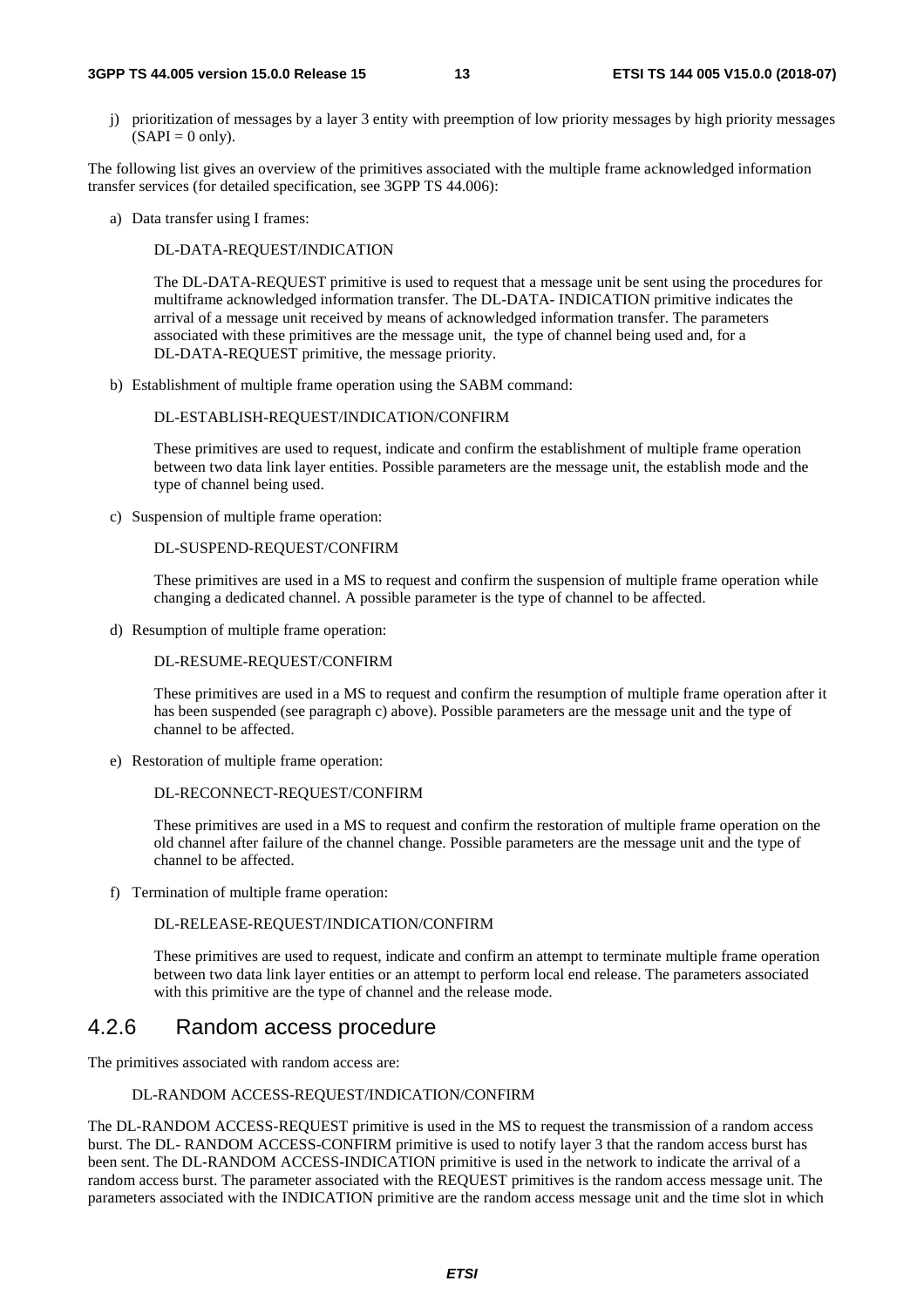the random access burst was received. The parameter associated with the CONFIRM primitive is a message unit containing the number of the time slot in which the random access burst was sent.

### 4.3 Services required from the physical layer

The services provided by the physical layer are described in detail in 3GPP TS 44.004. They are summarized in the following:

- a) physical layer connection for transparent transmission of frames. The bits of a frame are to be delivered to the peer data link entity in the same order in which they were submitted to the physical layer by the sender;
- b) indication of the physical status of the Dm channel;
- c) transmission of data link layer message units in the same order as they were issued by the data link layer;
- d) provision of frame synchronization;
- e) provision of error protection to ensure a low residual bit error rate at the data link layer;
- f) transmission (in the MS) and reception (in the network) of random access bursts.

The primitives between the data link layer and the physical layer are:

a) Data transfer:

#### PH-DATA-REQUEST/INDICATION

 These primitives are used to request that a message unit be sent and to indicate the arrival of message unit. Parameters associated with these primitives are the data link layer message unit, the priority and the type of channel being used.

b) Random access:

#### PH-RANDOM ACCESS-REQUEST/INDICATION/CONFIRM

 The REQUEST primitive is used to request (in the MS) that a random access frame be sent and the INDICATION primitive is used to indicate (in the network) the arrival of a random access frame. A parameter associated with these primitives is the random access message unit. The CONFIRM primitive is used (in the MS) to confirm in which time slot the random access burst was sent.

c) Connection establishment:

#### PH-CONNECT-INDICATION

 This primitive is used to indicate that a specific physical resource has been established on the physical layer. The parameter associated with this primitive is the type of channel.

- NOTE: Activation of a physical resource is usually initiated by the layer 3 entity without involving data link layer entities.
- d) Transmission synchronization:

#### PH-READY-TO-SEND-INDICATION

 This primitive is used to enable the data link layer to synchronize to the next instant of physical transmission. The parameter associated with this primitive is the type of channel.

#### PH-EMPTY-FRAME-REQUEST

 This primitive is used by the data link layer instead of the PH-DATA-REQUEST primitive when no frame has to be sent after receiving the PH-READY-TO-SEND indication. The parameter associated with this primitive is the type of channel.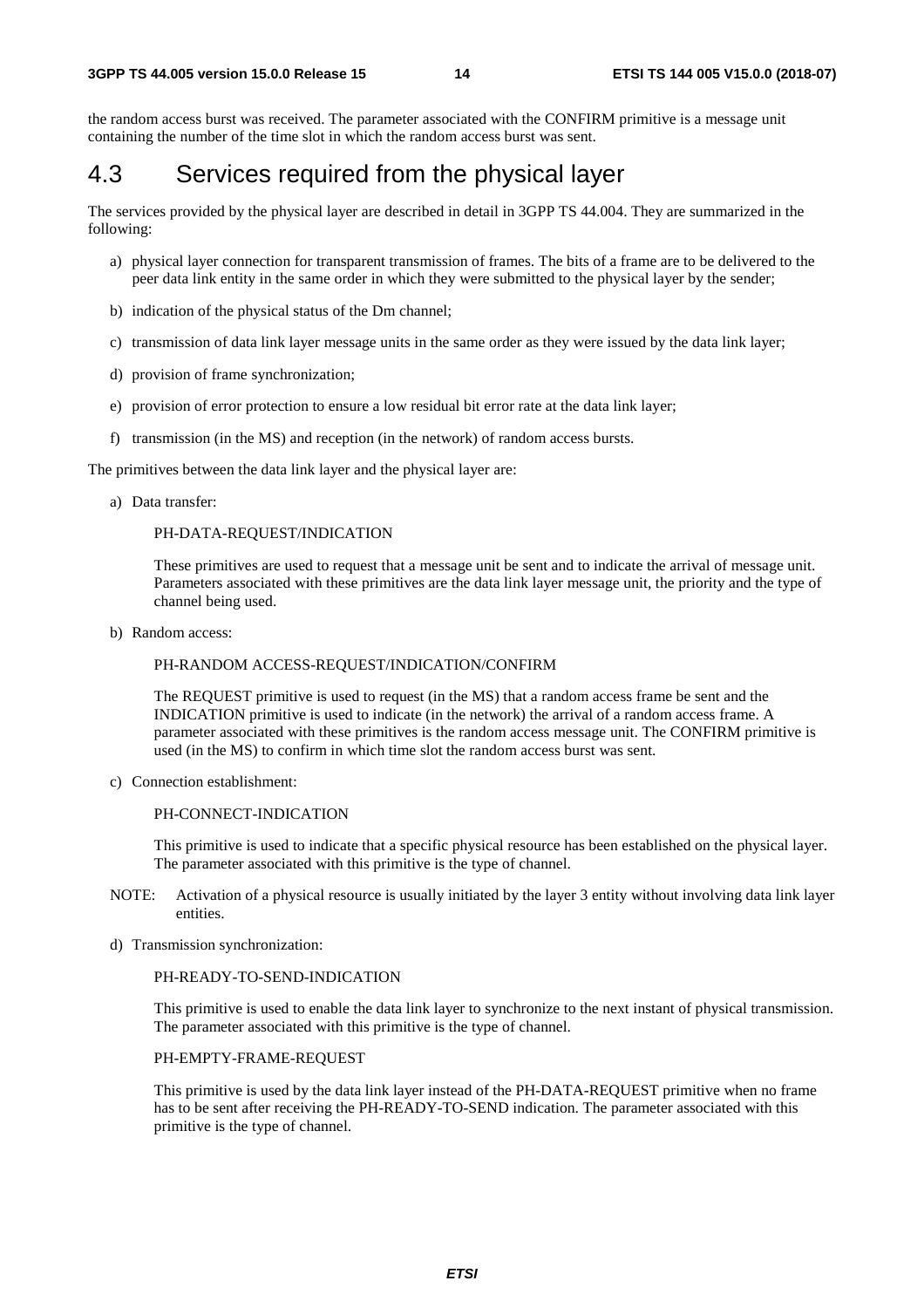### 4.4 Administrative services

### 4.4.1 General description of administrative services

The data link layer entity supports several internal functions of the MS or the network not requiring layer 3 peer-to-peer information transfer. The functions provided by the data link layer are:

- error reporting between the data link layer and the layer 3 entity;
- abnormal release of the data link layer in case of protocol or other failures from which the data link layer cannot recover on its own.

The administrative functions and the interactions between the data link layer and the layer 3 entities are described in terms of service primitives.

### 4.4.2 Definition of primitives for administrative services

The primitives between the layer 3 entity and the data link layer for supporting administrative services are:

a) Error handling:

#### MDL-ERROR-INDICATION

 This primitive is used by the data link layer to indicate that there is an error in the data link layer procedures that cannot be resolved by normal exception handling procedures. Parameters associated with this primitive are the reason for error reporting and the type of channel.

b) Release:

#### MDL-RELEASE-REQUEST

 This primitive is used by the layer 3 entity to initiate abnormal local end release of a data link. Parameters associated with this primitive are indications of which data links are to be released and the reason for abnormal release.

# 5 Overview of data link layer structure

# 5.1 Functional composition

Figure 5 is an example of a functional block diagram of the data link layer in the MS. In the example the data link connection for all physical channels terminates at the SAP identified by SAPI = 0 and the data link connection for a SACCH when associated with a TCH, or a SDCCH otherwise, terminates at the SAP identified by SAPI = 3. Other arrangements are possible depending on the capabilities of the MS.

The network will contain a similar arrangement with one (PCH + AGCH), SDCCH, SACCH, as required, for each active MS.

Figure 5 illustrates three procedural types: the data link procedure, the data link distribution procedure and the random access procedure.

# 5.2 Identification of data link end points

The data link endpoints are identified by a Data Link Connection Identifier (DLCI).

The DLCI consists of two elements:

- the Service Access Point Identifier (SAPI) which is carried in the address field of each frame;
- the type of control channel on which the data link connection is or is to be established. This information is not carried in frames between data link layer peer entities but is managed locally in each end system and is carried in primitives between the layers.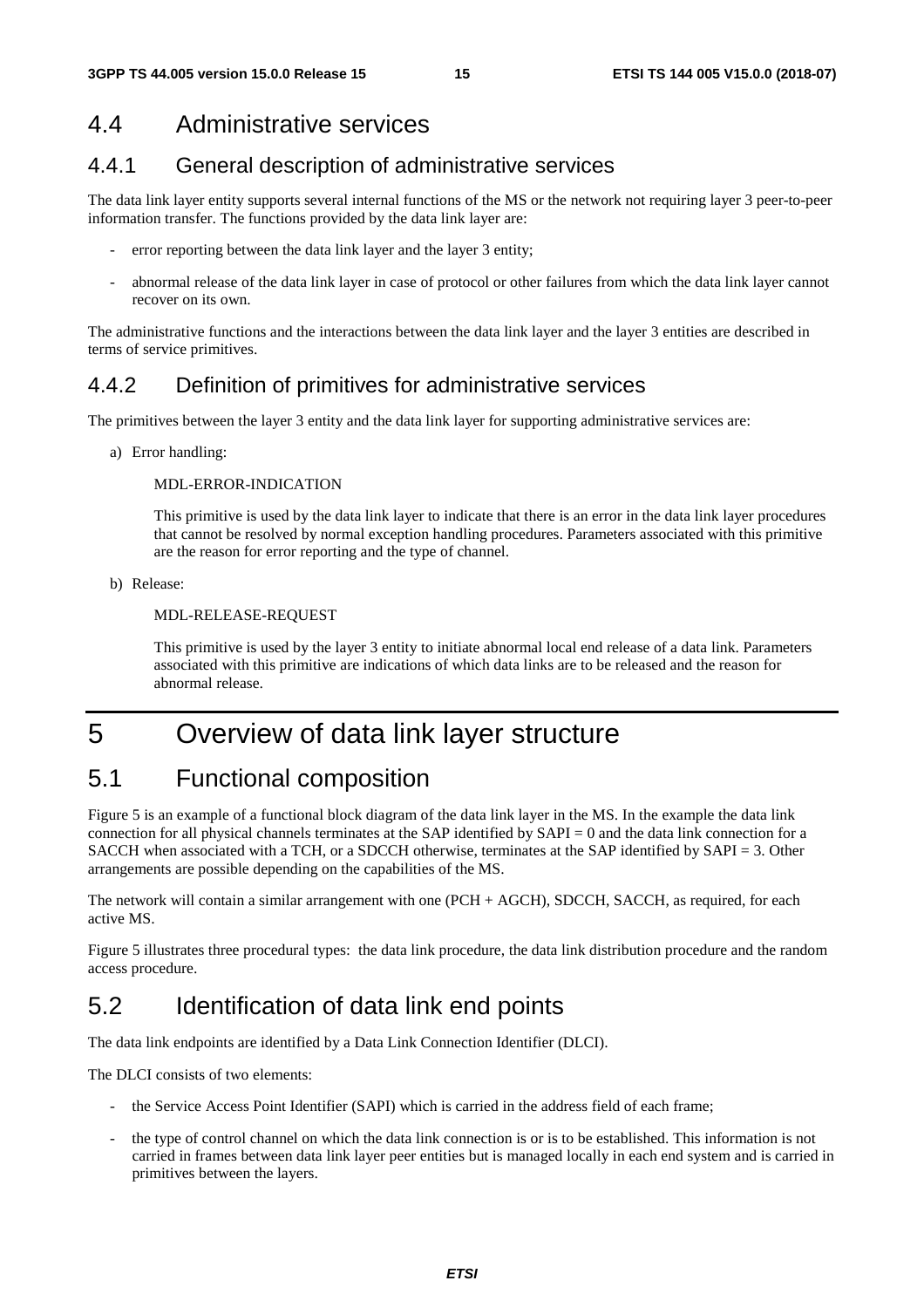When a layer 3 message unit is to be sent, layer 3 will select the appropriate SAP and data link connection end point. Layer 3 will indicate to the data link layer which data link connection end point has been chosen.

When receiving a frame containing a layer 3 message unit, the data link layer will receive from the physical layer an indication concerning the type of channel on which the frame was received. This information together with the SAPI contained in the frame enables the data link layer to deliver the layer 3 message unit to the required data link connection end point of the indicated SAP.

The SAP takes a specific value for each of the following functions carried on the Dm channel:

- call control signalling, mobility management signalling, supplementary services signalling and radio resource management signalling information as defined in 3GPP TS  $\overline{44.018}$  and 3GPP TS  $\overline{24.010}$ : SAPI = 0;
- short message services as defined in 3GPP TS 24.011:  $SAPI = 3$ .

Other functions requiring specific SAPI values may be defined in the future.

### 5.3 Data link procedure

There is at most one instance of the data link layer procedure for each SAPI on each type of channel supported on that SAPI.

For some combinations of SAPI and type of channel only a subset (e.g. unacknowledged operation) of the overall data link layer procedure is required.

The procedure analyses the control field and the length indicator field of the received frame (see 3GPP TS 44.006) and provides appropriate peer-to-peer responses and layer-to-layer indications. In addition, it analyses the data link layer service primitives and transmits the appropriate peer-to-peer commands and responses.

The procedure also performs segmentation and concatenation of layer 3 message units.

### 5.4 Data link distribution procedure

This procedure is only required if there are more than one SAPI supported on a channel associated with a specific MS.

The procedure analyses the address field of a received frame and the type of physical channel contained in the primitive received from the physical layer. It then distributes the frames to the appropriate data link procedure block.

On frame transmission, the procedure delivers the frames to the required channel after layer 3 has established the respective association between the channel and its physical parameters. The procedure also provides for resolution of conflicts between the various data link procedure blocks on the same physical channel. The conflict resolution is based on the SAPI and the priority requested by layer 3 (see also note to subclause 4.2.2).

### 5.5 Random access procedures

This procedure is used for data links on the random access channel (RACH). The procedure in the MS formats the random access frames and initiates transmission of them. The procedure in the network receives the random access frames and provides the appropriate indication to layer 3.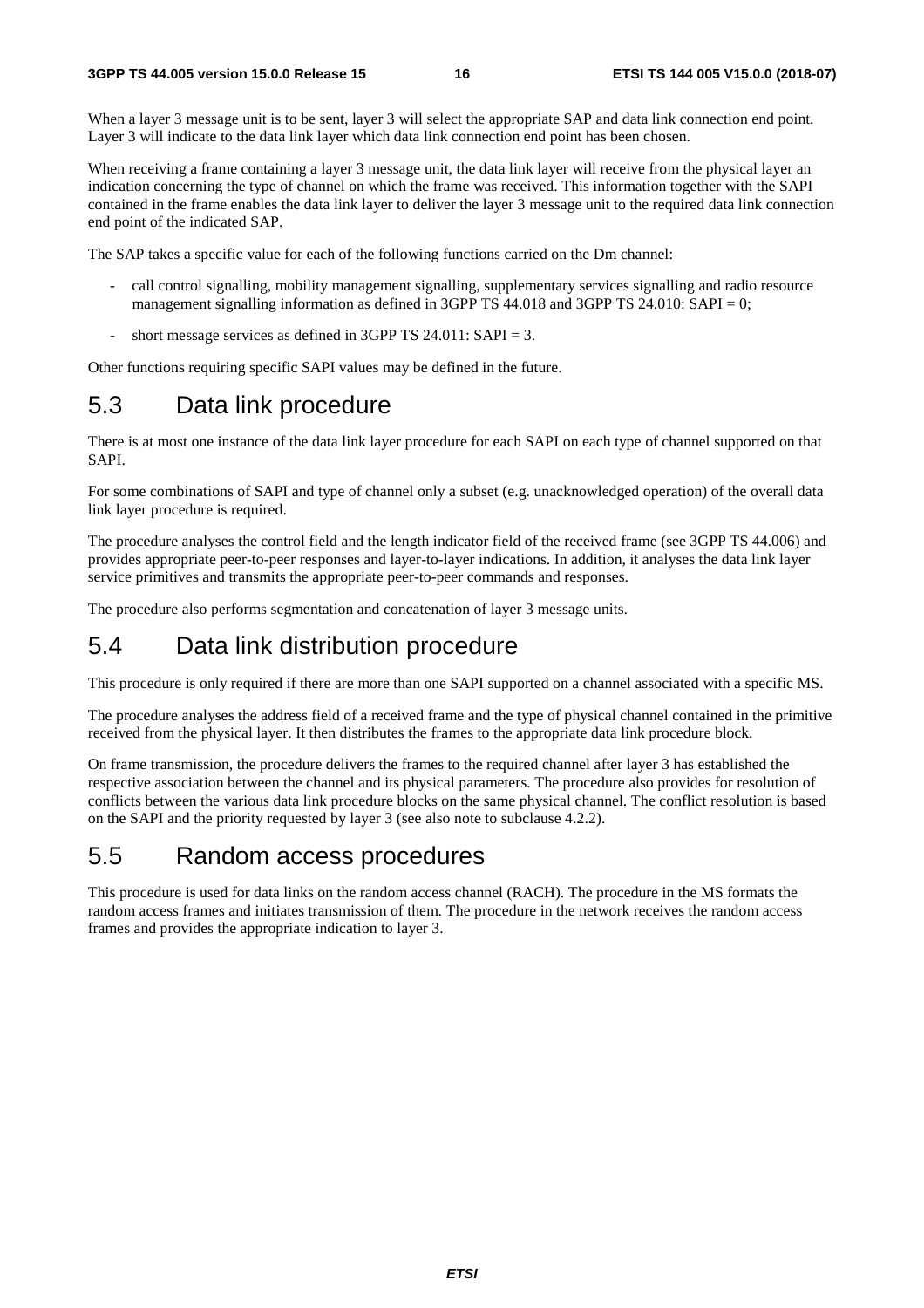



# 6 Specific requirements

### 6.1 Mode of operation and allowed SAPIs

The various types of channels shall support SAPIs and modes of operation as follows.

| Type of channel             | $SAPI = 0$                      | $SAPI = 3$                      |
|-----------------------------|---------------------------------|---------------------------------|
| <b>BCCH</b>                 | Unacknowledged                  | Not supported                   |
| <b>CCCH</b>                 | Unacknowledged                  | Not supported                   |
| <b>SDCCH</b>                | Unacknowledged and acknowledged | Acknowledged                    |
| SACCH associated with SDCCH | Unacknowledged                  | Not Supported                   |
| SACCH associated with TCH   | Unacknowledged                  | Unacknowledged and Acknowledged |
| <b>FACCH</b>                | Unacknowledged and acknowledged | Not supported                   |

# 6.2 Acknowledged mode of operation

### 6.2.1 Window size

The window size, k (see 3GPP TS 44.006), shall be:

- for  $SAPI = 0, k = 1;$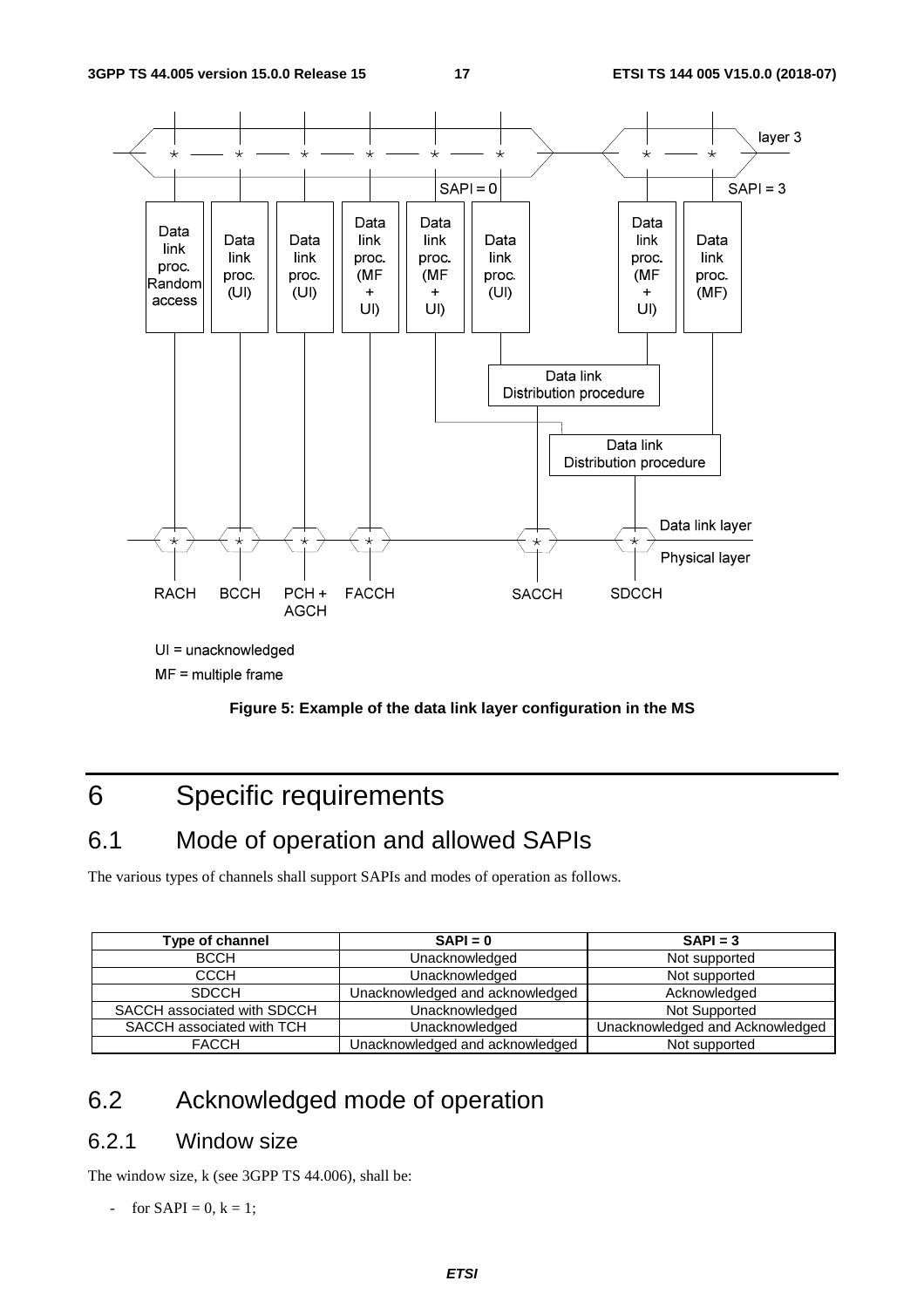- for  $SAPI = 3, k = 1.$ 

Other SAPIs, for further study.

# 6.2.2 Processing capacity

The processing capacity of the MS and the network shall be big enough to avoid that the data link layer entities enter the receiver busy state for  $SAPI = 0$ .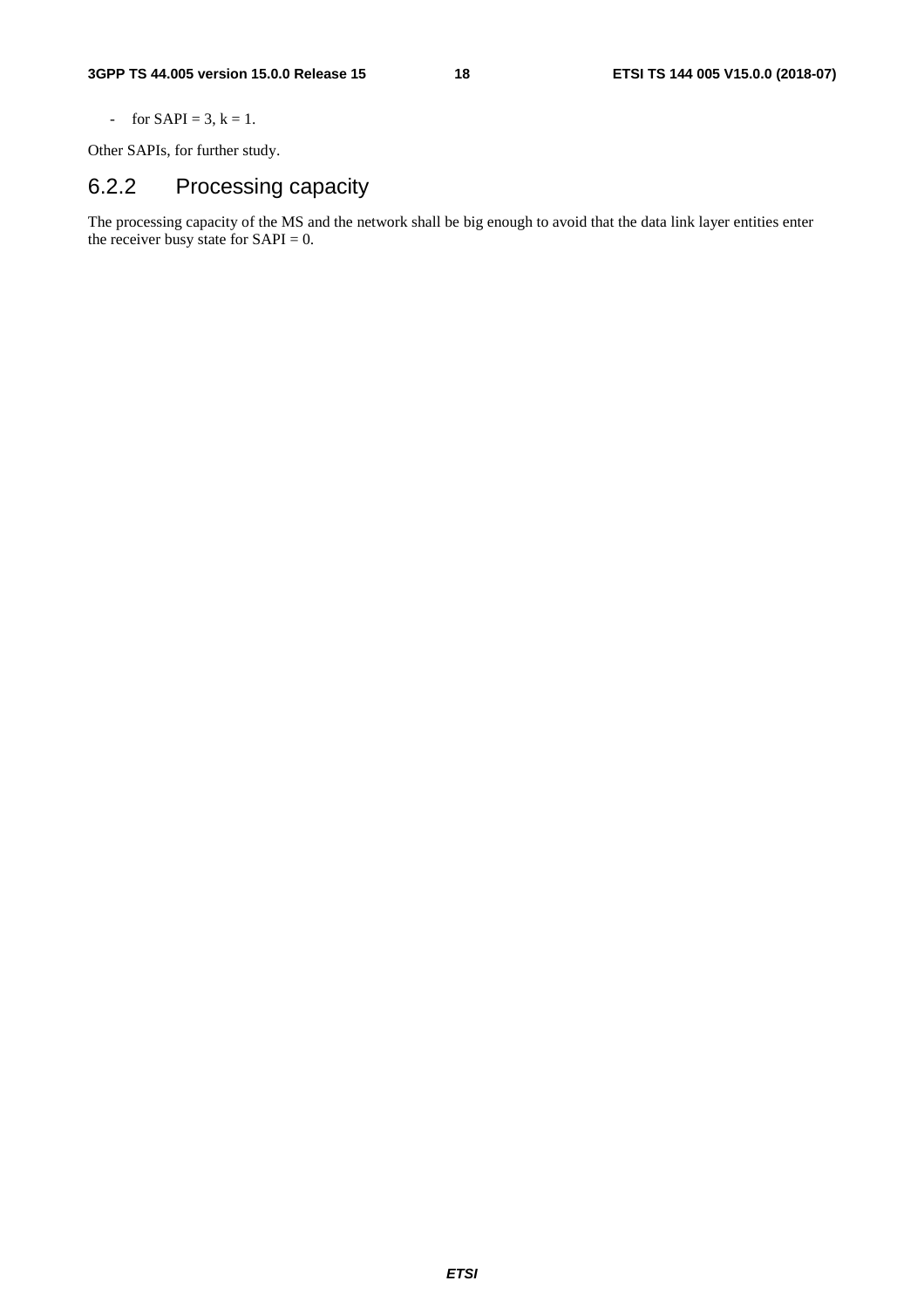# Annex A (informative): Change History

| ' Meetina<br><b>Date</b> | Doc | σn | Rev | <b>Subiect/Comment</b>                               | New     |
|--------------------------|-----|----|-----|------------------------------------------------------|---------|
| 2015<br>January          |     |    |     | 12.0.0<br>Version<br>based<br>version<br>. on<br>ر ر | ∣ J.U.∖ |

| <b>Change history</b> |                 |           |            |                 |  |                                       |            |
|-----------------------|-----------------|-----------|------------|-----------------|--|---------------------------------------|------------|
| <b>Date</b>           | <b>TSG RAN#</b> | 'TSG Doc. | <b>ICR</b> | <b>IReviCat</b> |  | Subject/Comment                       | <b>New</b> |
| 2017-03               | 75              |           |            |                 |  | Release 14 version (frozen at TSG-75) | 14.0.0     |
| 2018-06               | 80              |           |            |                 |  | Release 15 version (frozen at TSG-80) | 15.0.0     |